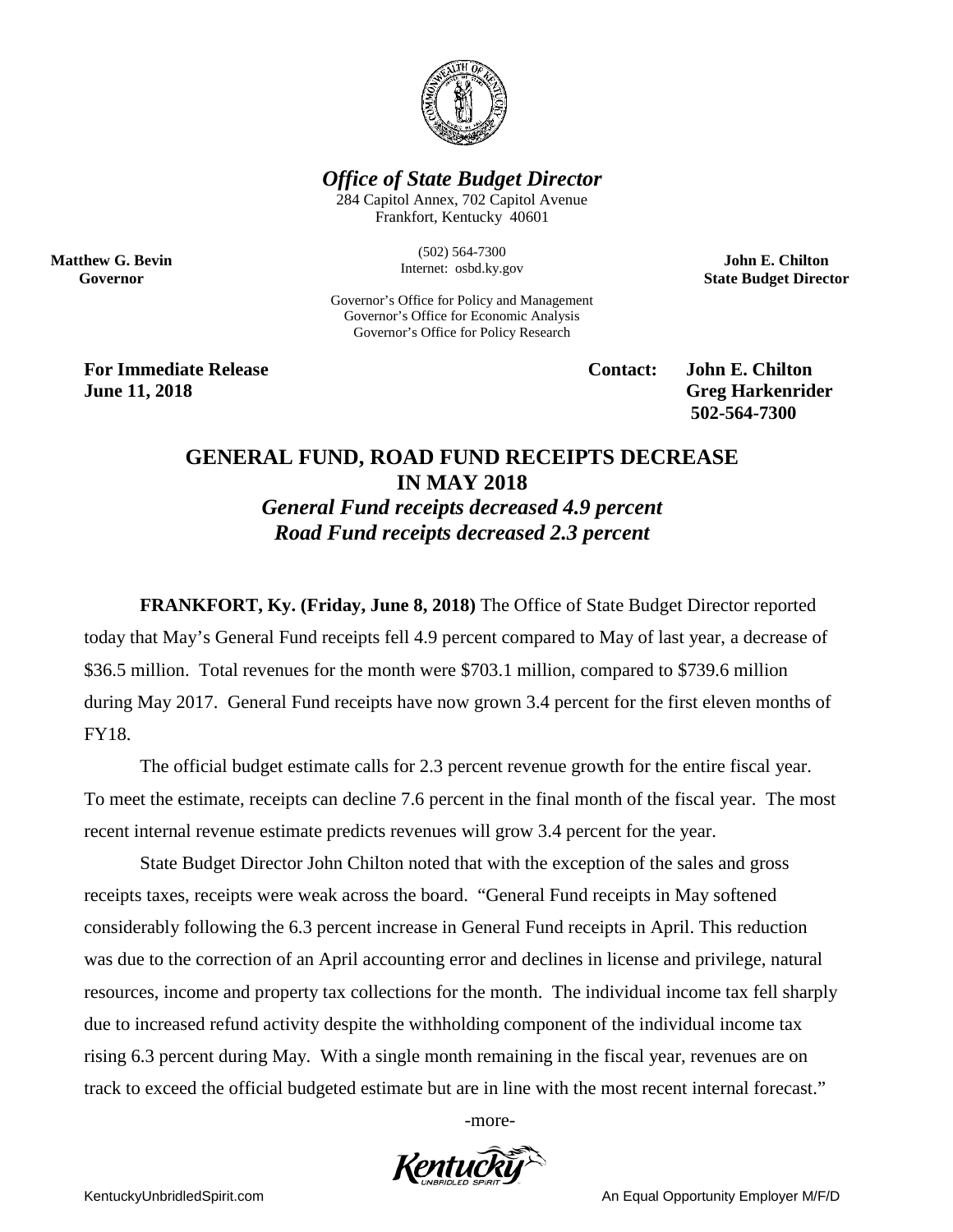Among the major accounts:

- Sales and use tax receipts increased 1.5 percent for the month and have grown 3.0 percent year-to-date.
- Corporation income tax receipts rose \$9.3 million in May and have grown 15.6 percent for the year.
- Individual income tax collections fell 11.1 percent in May due primarily to an April accounting error and increased refund activity. Receipts have now grown 3.9 percent though the first eleven months of FY18.
- While the preponderance of property tax collections occured earlier in the fiscal year, property tax collections decreased 15.8 percent in May but have grown 2.9 percent yearto-date.
- Cigarette tax receipts rose 0.5 percent in May but have fallen 5.1 percent year-to-date.
- Coal severance tax receipts fell 20.2 percent in May to an all-time low of \$6.1 million. Collections have declined 11.8 percent through the first eleven months of the fiscal year.

Road Fund receipts fell 2.3 percent in May 2018 with collections of \$135.6 million. Year-todate collections of \$1.38 billion are essentially flat, having fallen 0.1 percent so far this year. The official Road Fund revenue estimate calls for a 0.3 percent decrease in revenues for the fiscal year. Based on year-to-date tax collections, Road Fund revenues can decline 2.5 percent in June and still meet the estimate. The most recent internal revenue estimate predicted revenues would decrease 0.8 percent for the year. Among the accounts, motor fuels taxes grew 0.4 percent and have grown 0.4 percent for the year. Motor vehicle usage tax revenue grew 1.1 percent, while license and privilege receipts fell 10.9 percent.

-30-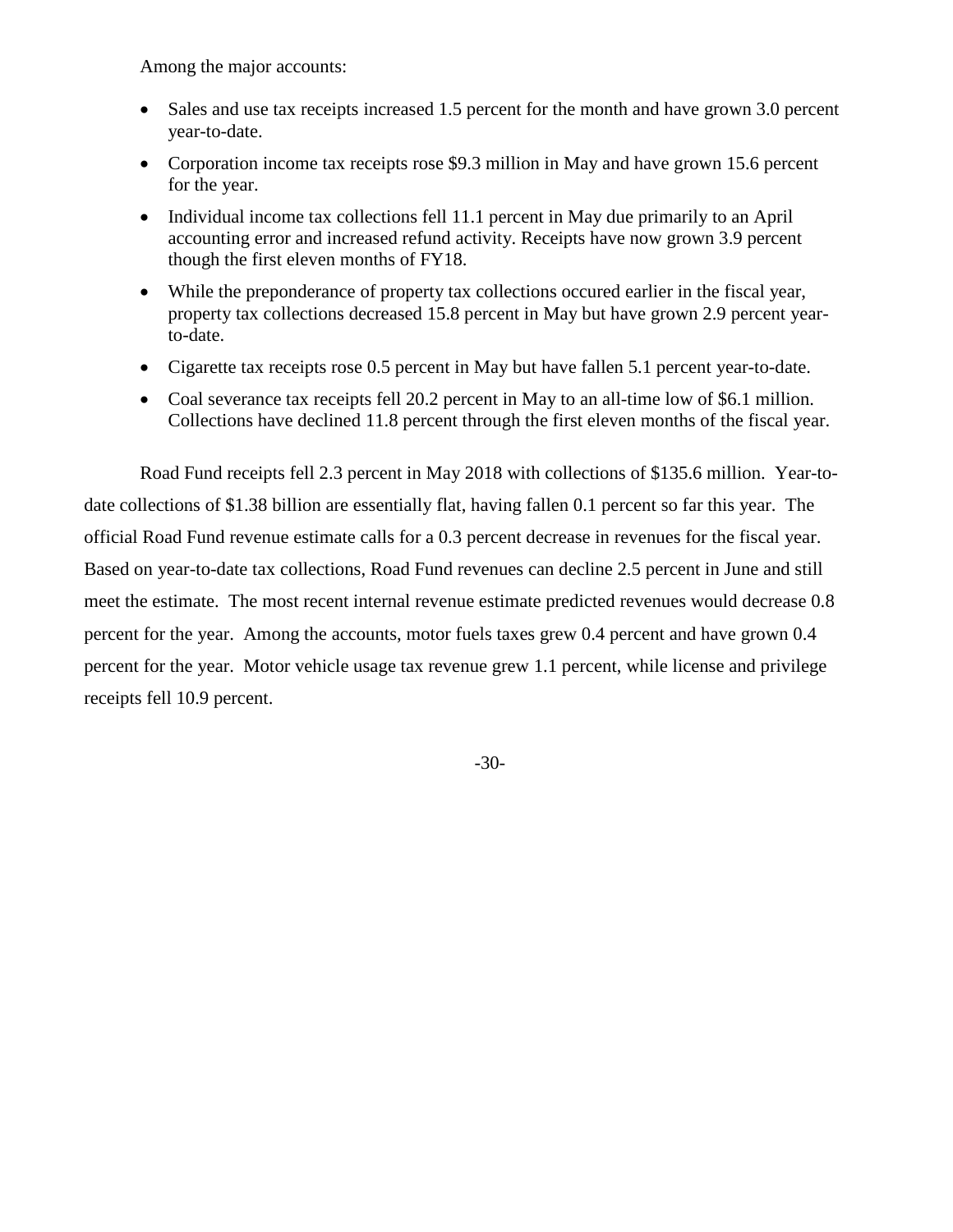## KENTUCKY STATE GOVERNMENT REVENUE 1. GENERAL FUND REVENUE

|                                           | <b>MAY</b>                     | <b>MAY</b>                     |                  | <b>JULY THROUGH MAY</b>            |                                    |                     |  |
|-------------------------------------------|--------------------------------|--------------------------------|------------------|------------------------------------|------------------------------------|---------------------|--|
|                                           | 2018                           | 2017                           | % Change         | FY 2018                            | FY 2017                            | % Change            |  |
| <b>TOTAL GENERAL FUND</b><br>Tax Receipts | \$703,119,517<br>\$680,268,694 | \$739,572,330<br>\$717,059,126 | $-4.9%$<br>-5.1% | \$9,758,794,834<br>\$9,459,670,760 | \$9,439,413,471<br>\$9,145,109,225 | 3.4%<br>3.4%        |  |
| Sales and Gross Receipts                  | \$369,647,424                  | \$355,041,318                  | 4.1%             | \$3,834,196,382                    | \$3,729,517,623                    | 2.8%                |  |
| <b>Beer Consumption</b>                   | 490,123                        | 482,576                        | 1.6%             | 5,528,163                          | 5,627,137                          | -1.8%               |  |
| Beer Wholesale                            | 4,593,231                      | 4,469,841                      | 2.8%             | 52,990,839                         | 53,738,268                         | $-1.4%$             |  |
| Cigarette                                 | 19,163,474                     | 19,073,919                     | 0.5%             | 190,329,906                        | 200,479,373                        | $-5.1%$             |  |
| <b>Distilled Spirits Case Sales</b>       | 13,261                         | 11,803                         | 12.4%            | 141.855                            | 140,265                            | 1.1%                |  |
| <b>Distilled Spirits Consumption</b>      | 1,217,443                      | 1,101,778                      | 10.5%            | 13,002,979                         | 12,989,667                         | 0.1%                |  |
| <b>Distilled Spirits Wholesale</b>        | 4,063,315                      | 3,436,353                      | 18.2%            | 41,389,818                         | 40,094,969                         | 3.2%                |  |
| <b>Insurance Premium</b>                  | 38,767,141                     | 29,781,874                     | 30.2%            | 145,363,864                        | 130,010,260                        | 11.8%               |  |
| Pari-Mutuel                               | 1,219,783                      | 846,452                        | 44.1%            | 7,160,719                          | 6,052,911                          | 18.3%               |  |
| Race Track Admission                      | 32,120                         | 0                              | ---              | 195,837                            | 141,991                            | 37.9%               |  |
| Sales and Use                             | 291,058,929                    | 286,867,260                    | 1.5%             | 3,283,049,025                      | 3,188,643,029                      | 3.0%                |  |
| Wine Consumption                          | 271,608                        | 248,137                        | 9.5%             | 2,868,280                          | 2,818,737                          | 1.8%                |  |
| Wine Wholesale                            | 1,596,613                      | 1,423,956                      | 12.1%            | 15,939,691                         | 16,797,540                         | $-5.1%$             |  |
| <b>Telecommunications Tax</b>             | 5,380,590                      | 5,497,348                      | $-2.1%$          | 56,458,080                         | 52,373,556                         | 7.8%                |  |
| <b>Other Tobacco Products</b>             | 1,779,845                      | 1,800,020                      | $-1.1%$          | 19,778,049                         | 19,603,879                         | 0.9%                |  |
| <b>Floor Stock Tax</b>                    |                                | 0                              | ---              |                                    |                                    | $\overline{a}$      |  |
|                                           | (51)                           |                                |                  | (725)                              | 6,040                              |                     |  |
| License and Privilege                     | \$172,850                      | \$1,369,553                    | $-87.4%$         | \$117,072,308                      | \$107,214,712                      | 9.2%                |  |
| Alc. Bev. License Suspension              | 23,000                         | 18,550                         | 24.0%            | 471,200                            | 327,603                            | 43.8%               |  |
| <b>Corporation License</b>                | (139)                          | 871                            | ---              | 6,629                              | 7,143                              | $-7.2%$             |  |
| <b>Corporation Organization</b>           | 1,650                          | $\mathbf 0$                    | $---$            | 49,771                             | 971,452                            | $-94.9%$            |  |
| <b>Occupational Licenses</b>              | 39,450                         | 48,198                         | $-18.2%$         | 180,151                            | 184,871                            | $-2.6%$             |  |
| Race Track License                        | 40,000                         | 0                              | ---              | 278,500                            | 239,096                            | 16.5%               |  |
| <b>Bank Franchise Tax</b>                 | 10,027                         | 1,250,366                      | $-99.2%$         | 115,459,061                        | 104,847,494                        | 10.1%               |  |
| <b>Driver License Fees</b>                | 58,862                         | 51,568                         | 14.1%            | 626,995                            | 637,053                            | $-1.6%$             |  |
| <b>Natural Resources</b>                  | \$9,680,626                    | \$10,037,196                   | $-3.6%$          | \$112,340,602                      | \$119,670,088                      | $-6.1%$             |  |
| Coal Severance                            | 6,136,610                      | 7,689,472                      | $-20.2%$         | 81,857,815                         | 92,770,070                         | -11.8%              |  |
| Oil Production                            | 520,950                        | 435,160                        | 19.7%            | 4,751,534                          | 4,703,527                          | 1.0%                |  |
| <b>Minerals Severance</b>                 | 1,789,203                      | 1,220,167                      | 46.6%            | 16,631,655                         | 15,458,532                         | 7.6%                |  |
| <b>Natural Gas Severance</b>              | 1,233,863                      | 692,396                        | 78.2%            | 9,099,597                          | 6,737,959                          | 35.0%               |  |
|                                           |                                |                                |                  |                                    |                                    |                     |  |
| Income                                    | \$270,986,083                  | \$315,424,567                  | $-14.1%$         | \$4,729,168,330                    | \$4,541,463,328                    | 4.1%                |  |
| Corporation                               | (2,398,221)                    | (11, 678, 827)                 | $---$            | 382,100,225                        | 330,670,172                        | 15.6%               |  |
| Individual                                | 266,882,205                    | 300,278,259                    | $-11.1%$         | 4,158,064,957                      | 4,001,785,092                      | 3.9%                |  |
| <b>Limited Liability Entity</b>           | 6,502,099                      | 26,825,135                     | $-75.8%$         | 189,003,148                        | 209,008,064                        | $-9.6%$             |  |
| Property                                  | \$24,272,318                   | \$28,828,712                   | $-15.8%$         | \$601,203,646                      | \$584,227,692                      | 2.9%                |  |
| <b>Building &amp; Loan Association</b>    | 578,389                        | 520,141                        | 11.2%            | 609,790                            | 535,513                            | 13.9%               |  |
| General - Real                            | 2,720,322                      | 2,453,122                      | 10.9%            | 283,305,097                        | 273,650,393                        | 3.5%                |  |
| General - Tangible                        | 16,451,834                     | 19,411,741                     | $-15.2%$         | 242,397,506                        | 232,882,003                        | 4.1%                |  |
| Omitted & Delinquent                      | 2,597,859                      | 2,831,420                      | $-8.2%$          | 13,302,421                         | 13,441,004                         | $-1.0%$             |  |
| <b>Public Service</b>                     | 1,917,845                      | 3,612,289                      | $-46.9%$         | 59,756,071                         | 62,045,811                         | $-3.7%$             |  |
| Other                                     | 6,070                          | 0                              |                  | 1,832,760                          | 1,672,968                          | 9.6%                |  |
| <b>Inheritance Tax</b>                    | \$3,498,280                    | \$4,439,372                    | $-21.2%$         | \$44,052,687                       | \$40,294,835                       | 9.3%                |  |
| Miscellaneous                             | 2,011,112                      | 1,918,409                      | 4.8%             | 21,636,806                         | 22,720,948                         | $-4.8%$             |  |
| <b>Legal Process</b>                      | 1,131,566                      | 1,078,253                      | 4.9%             | 11,898,678                         | 12,108,354                         | $-1.7%$             |  |
|                                           |                                |                                |                  |                                    |                                    |                     |  |
| T. V. A. In Lieu Payments<br>Other        | 877,300                        | 830,072<br>10,084              | 5.7%<br>$-77.7%$ | 9,698,311                          | 10,520,104                         | $-7.8%$<br>$-56.9%$ |  |
|                                           | 2,246                          |                                |                  | 39,818                             | 92,490                             |                     |  |
| <b>Nontax Receipts</b>                    | \$22,475,597                   | \$22,303,574                   | 0.8%             | \$293,828,559                      | \$286,372,231                      | 2.6%                |  |
| <b>Departmental Fees</b>                  | 2,418,923                      | 2,103,221                      | 15.0%            | 19,554,519                         | 18,243,929                         | 7.2%                |  |
| <b>PSC Assessment Fee</b>                 | 0                              | 0                              | ---              | 15,840,076                         | 13,032,139                         | 21.5%               |  |
| <b>Fines &amp; Forfeitures</b>            | 1,342,738                      | 1,464,759                      | $-8.3%$          | 16,327,193                         | 17,834,840                         | $-8.5%$             |  |
| Income on Investments                     | (1,038,824)                    | (436, 016)                     | ---              | (7,633,942)                        | (1,787,781)                        |                     |  |
| Lottery                                   | 21,000,000                     | 20,500,000                     | 2.4%             | 217,500,000                        | 216,627,129                        | 0.4%                |  |
| Miscellaneous                             | (1,247,240)                    | (1,328,391)                    | ---              | 32,240,713                         | 22,421,975                         | 43.8%               |  |
| Redeposit of State Funds                  | \$375,227                      | \$209,630                      | 79.0%            | \$5,295,515                        | \$7,932,015                        | $-33.2%$            |  |